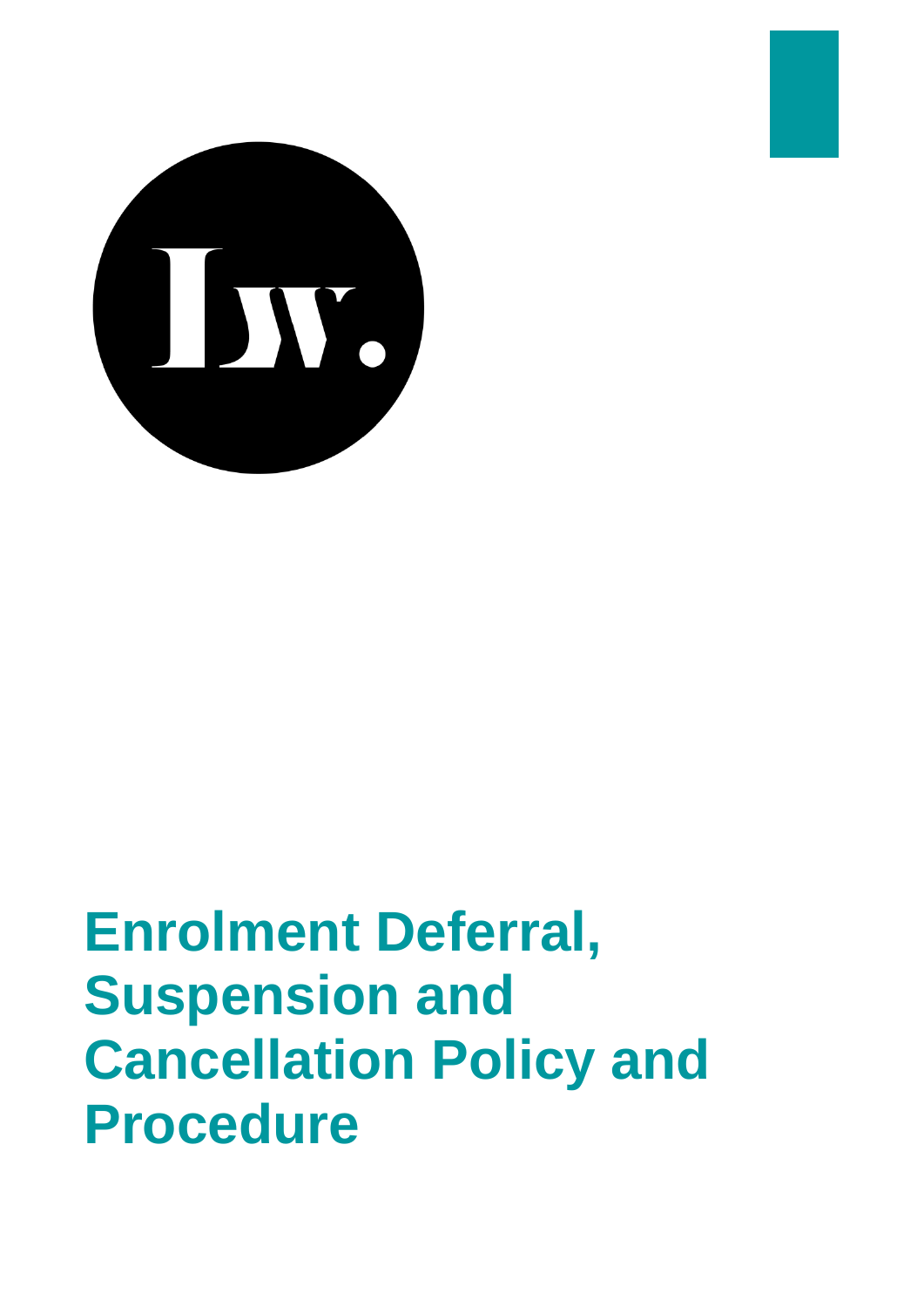# TABLE OF CONTENTS

|     | 4. DEFERMENT OF STUDIES (LEARNER INITIATED) FOR OVERSEAS LEARNERS 4         |  |
|-----|-----------------------------------------------------------------------------|--|
|     | 5. DEFERMENT OF STUDIES (LEARNER INITIATED) FOR DOMESTIC LEARNERS5          |  |
|     |                                                                             |  |
|     | 7. CANCELLATION OF STUDIES (LEARNER INITIATED) FOR OVERSEAS LEARNERS  6     |  |
|     | 8. CANCELLATION OF STUDIES (LEARNER INITIATED) FOR DOMESTIC LEARNERS7       |  |
|     | 9. RE-ENROLMENT OF STUDIES (LEARNER INITIATED) FOR DOMESTIC LEARNERS7       |  |
| 10. | DEFERMENT, SUSPENSION OR CANCELLATION OF STUDIES (COLLEGE INITIATED) FOR    |  |
|     | 11. SUSPENSION AND CANCELLATION OF STUDIES (COLLEGE INITIATED) FOR DOMESTIC |  |
|     |                                                                             |  |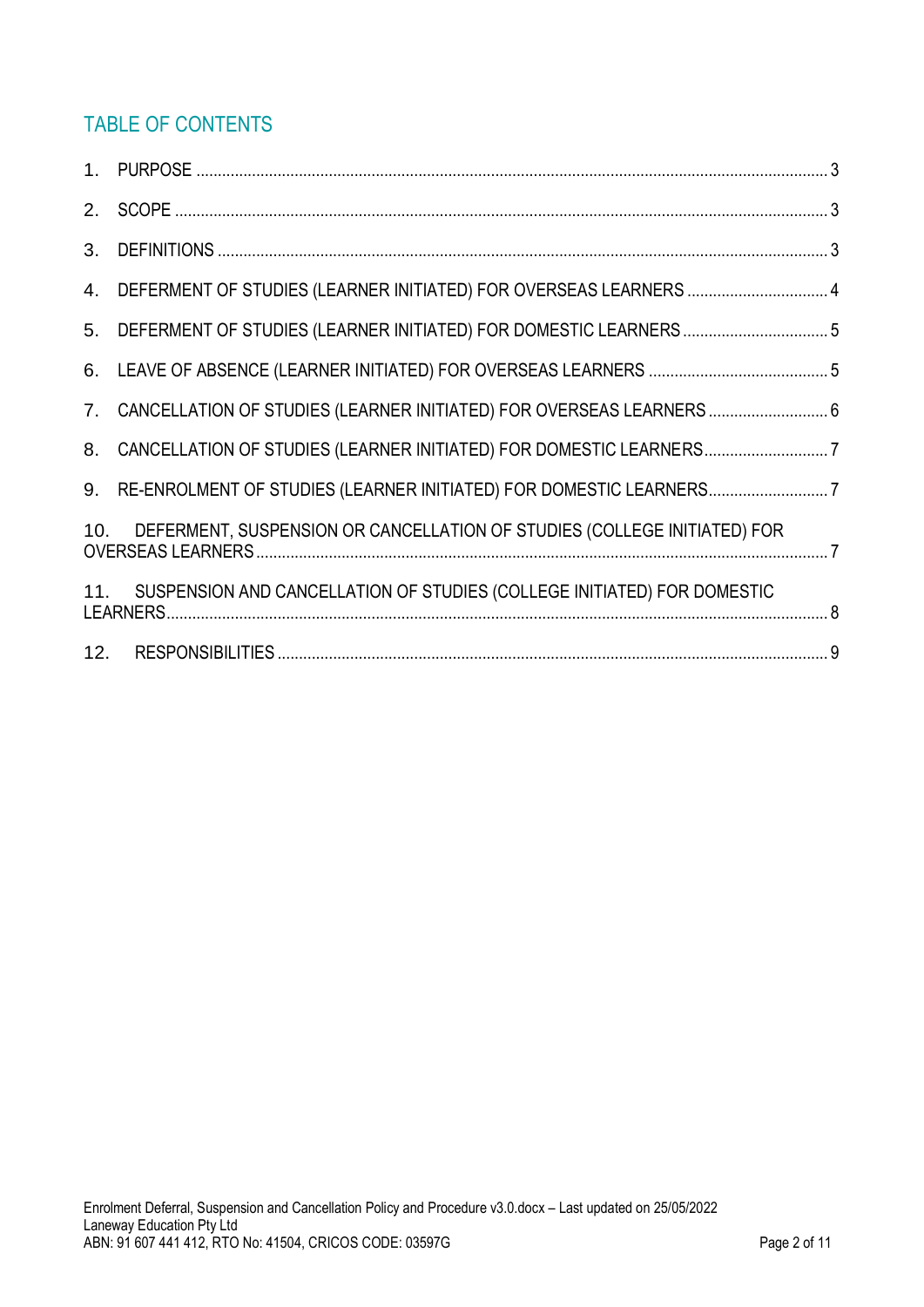#### <span id="page-2-0"></span>**1. PURPOSE**

1.1 This document specifies Laneway Education's (the College) enrolment deferral, suspension and cancellation policy and procedure.

#### <span id="page-2-1"></span>**2. SCOPE**

2.1 This document applies to all staff and learners in the College.

#### <span id="page-2-2"></span>**3. DEFINITIONS**

- 3.1 *Deferral* is a learner led process to postpone the start of study in a new course.
- 3.2 *Leave of Absence* is a learner led process to suspend their commenced studies for a period of time greater than two weeks, after which time the learner may recommence study.
- 3.3 *Suspension* is a college led process to suspend the enrolment of a learner for a period of time, after which time the learner may recommence study.
- 3.4 *Cancellation* is to cancel the learner's enrolment and any associated confirmation of enrolment (CoE).
- 3.5 *Compassionate or compelling circumstances*: are generally those circumstances beyond the control of the learner and which have an impact upon the learner's course progress or wellbeing. These could include, but are not limited to:
	- 3.5.1 serious illness or injury, where a medical certificate states that the learner was unable to attend classes for a stated period of time;
	- 3.5.2 bereavement of close family members such as parents or grandparents;
	- 3.5.3 major political upheaval or natural disaster in the home country requiring emergency travel and this has impacted on the learner's studies;

or

- 3.5.4 a traumatic experience which could include:
	- a) involvement in, or witnessing of a serious accident;
	- b) witnessing or being the victim of a serious crime.

and this has impacted on the learner (these cases should be supported by police or psychologists' reports);

- 3.5.5 where the College was unable to offer a pre-requisite unit; or
- 3.5.6 inability to begin studying on the course commencement date due to delay in receiving a student visa.
- 3.6 *PRISMS* is the Provider Registration and International Students Management System that is used by the College and the Department of Home Affairs (formerly the Department of Immigration and Border Protection) for the management of learner enrolment and student visas.
- 3.7 *CoE* is a confirmation of enrolment.
- 3.8 *Director: QAA* refers to our Director of Quality Assurance and Accreditation or delegated college representative
- 3.9 *Course(s) of Study*: refers to all courses and education services on the College scope of registration as an RTO.
- 3.10 *Term*: refers to a study period of usually 10 weeks with a published start date, end date and census date.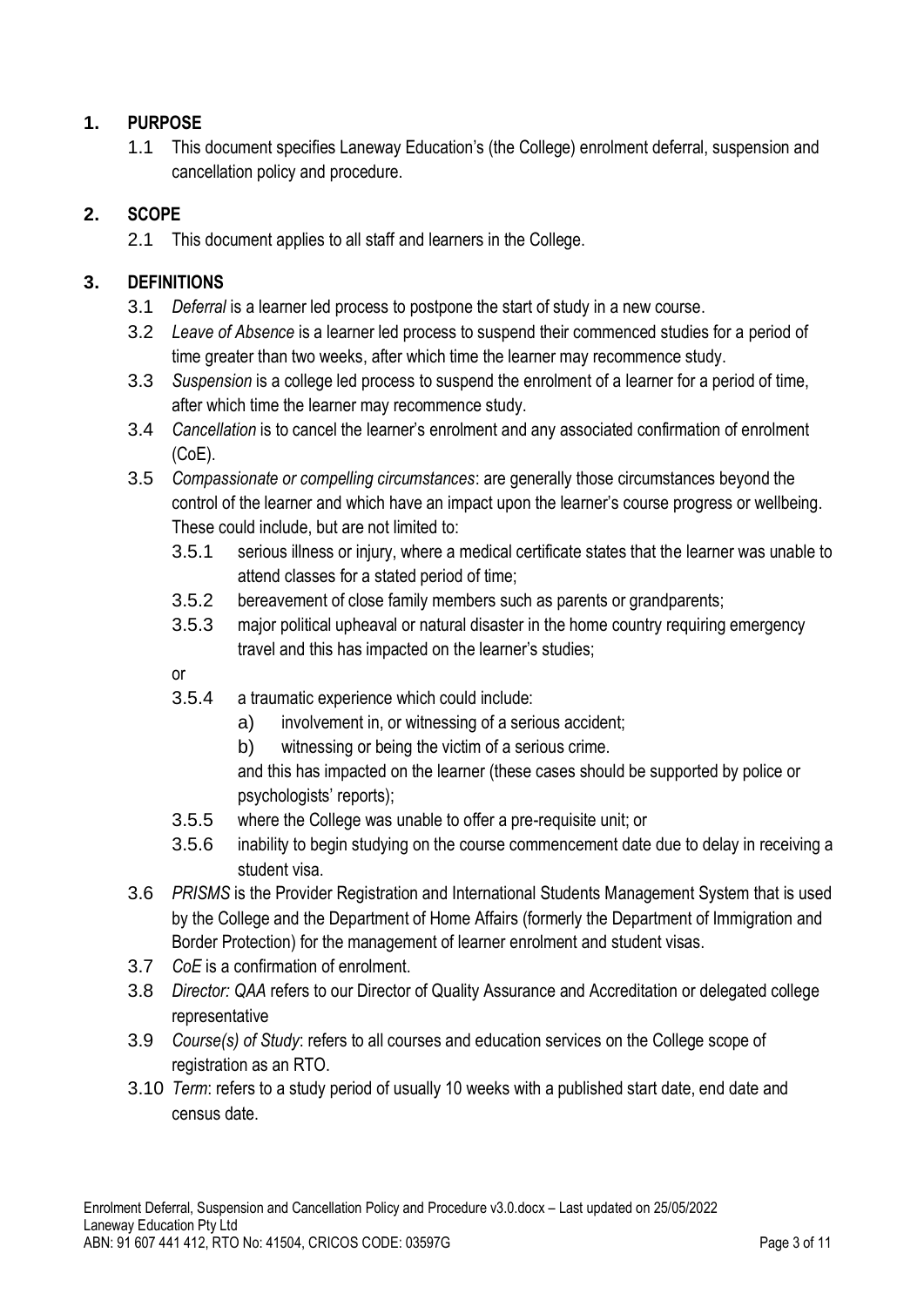- 3.11 *Census Date*: refers to the date published for each study period which is at least 20% into the study period. The census date is the last date where the learner can withdraw or defer from their course of study or a unit of study without incurring a HELP debt as the financial penalty.
- 3.12 *Unit(s) of Competency*: refers to the individual competencies as part of the training package and course.
- 3.13 *Unit(s) of Study*: refers to a discrete unit a learner enrols into and usually contains at least one or more unit(s) of competencies as a cluster of learning and assessment activity(s).

#### <span id="page-3-0"></span>**4. DEFERMENT OF STUDIES (LEARNER INITIATED) FOR OVERSEAS LEARNERS**

- 4.1 An overseas learner may only apply to postpone (defer) the start of their studies on the grounds of compassionate or compelling reasons.
- 4.2 An overseas learner must complete the *Defer / Leave of Absence Request Form* available on the College website, and must attach any applicable supporting documentation.
- 4.3 If the overseas learner *is* in Australia, they must meet with the Director: QAA to further discuss the reason(s) for the application to defer.
- 4.4 If the overseas learner *is not* in Australia, they must telephone the Director: QAA to further discuss the reason(s) for the application to defer.
- 4.5 The Director: QAA will decide if the deferment of studies application is to be approved.
- 4.6 The Director: QAA will only approve the deferral on the grounds of compassionate or compelling circumstances (e.g. illness where a medical certificate states that the learner is unable to attend classes)
- 4.7 The College allows a maximum length of deferment of studies of 12 months. Therefore, the Director: QAA must consider availability of learner placement and the learner's ability to continue studies on resumption when making the determination.
- 4.8 Please note: PRISMS processes for CoEs with 'Approved' and 'Visa granted' status will differ:
	- 4.8.1 If a learner *has* been granted a visa on this CoE (the status of the CoE is 'Visa granted'), the College may enter a deferment of commencement of enrolment through PRISMS. If the period of deferment is short and will not affect the end date of the CoE, the deferment will be recorded on PRISMS as a period of deferment. However, if the period of deferment is so long that it will affect the end date of the CoE, the effect of the deferment will be to *cancel* the learner's CoE. PRISMS will then offer the College the chance to create a new CoE for the learner with revised start and end dates. The deferment will be recorded in PRISMS.
	- 4.8.2 If a learner *has not* been granted a visa on this CoE (CoE status is 'Approved'), the College must advise the Department of Education through PRISMS that the learner has not commenced studies ('non-commencement of studies'). PRISMS will cancel the CoE and immediately give the College the option to create a new CoE for the learner (with the revised starting date). The non-commencement of studies notification will be recorded in PRISMS.
- 4.9 The Director: QAA will inform the learner that approving an application to defer commencement of their studies may affect their student visa. The learner will be advised to contact the Department of Home Affairs for further information.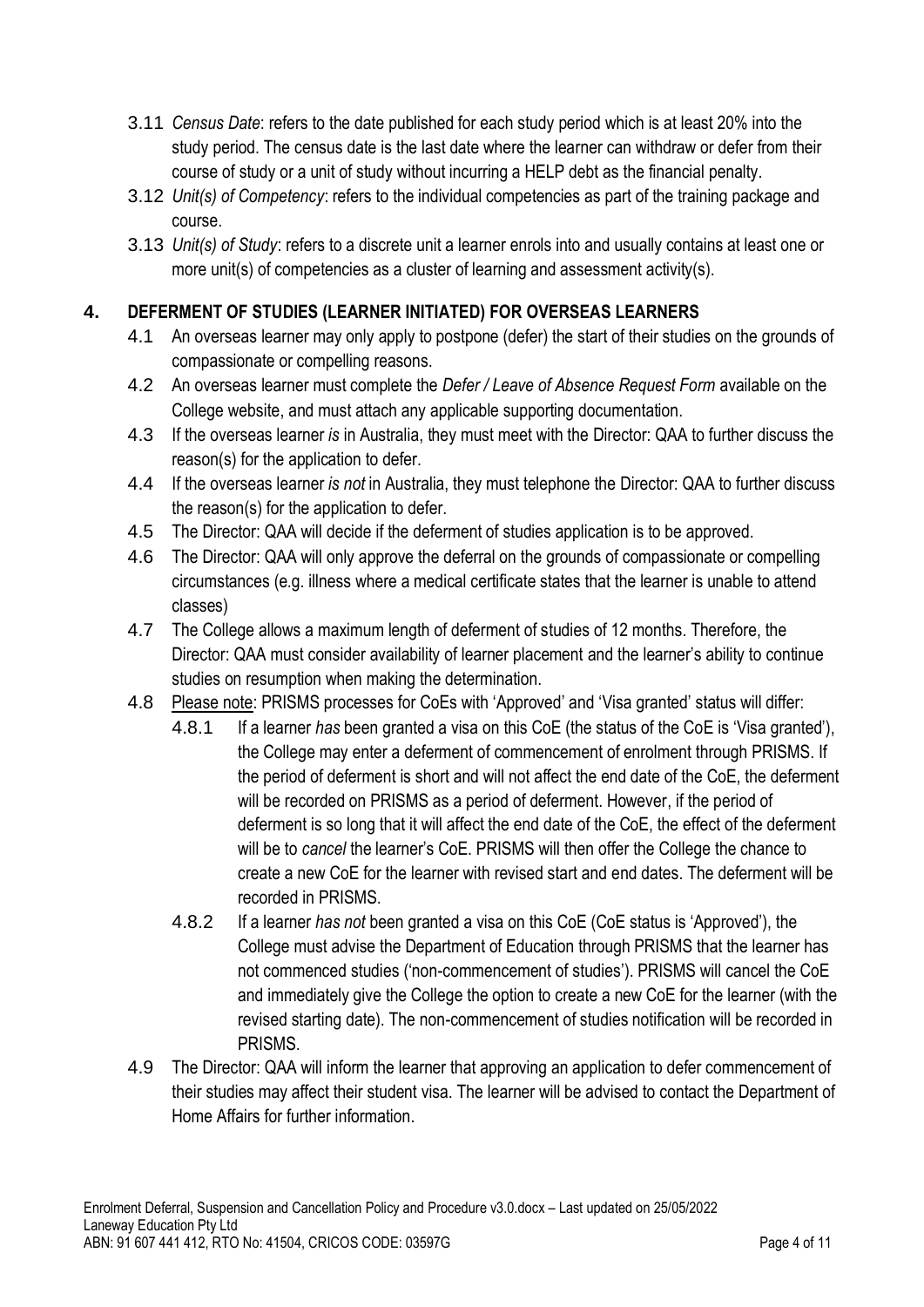- 4.10 If the deferment application is approved, the Administration and Enrolment Coordinator will make the required changes to the learner's enrolment in PRISMS, including by entering the following information within 31 days as prescribed by subsection 19(1A) of the *ESOS Act*:
	- 4.10.1 The day the deferment starts; and
	- 4.10.2 The expected duration of the deferment; and
	- 4.10.3 The learner's residential address, phone number and email address.
- 4.11 If, at any point during the deferment, the end date of the deferment is changed, the Administration and Enrolment Coordinator will make the required change in PRISMS.
- 4.12 The Director: QAA will maintain a record of all communication with the learner regarding their deferral application, along with all relevant documentation, in the learner's file.

#### <span id="page-4-0"></span>**5. DEFERMENT OF STUDIES (LEARNER INITIATED) FOR DOMESTIC LEARNERS**

- 5.1 A domestic learner who enrolled in an approved VET Student Loan course may apply to postpone (defer) the start of their studies on or prior to the census date without incurring a HELP debt.
- 5.2 A domestic learner must complete the *Defer / Leave of Absence Request Form* available on the College website, and attach any applicable supporting documentation.
- 5.3 The Administration and Enrolment Officer will approve the deferral application if the application is received on or prior to the census date of the first study period without incur a HELP debt.
- 5.4 If the application is received after the census date, the learner will incur a HELP debt for the unit(s) of study enrolled unless the learner can demonstrate special circumstances refer to the *Re-credit of HELP Balance Policy and Procedure*.

#### <span id="page-4-1"></span>**6. LEAVE OF ABSENCE (LEARNER INITIATED) FOR OVERSEAS LEARNERS**

- 6.1 An overseas learner may only apply for a leave of absence from their studies for exceptional circumstances, such as compassionate or compelling reasons.
- 6.2 An overseas learner must complete the *Defer / Leave of Absence Request Form* available on the College website, and must attach any applicable supporting documentation.
- 6.3 The learner must then meet with the Director: QAA to further discuss the reason(s) for the application to take a leave of absence from their enrolment.
- 6.4 The Director: QAA will decide if the leave of absence request is to be approved.
- 6.5 The Director: QAA will only approve the leave of absence request on the grounds of:
	- 6.5.1 compassionate or compelling circumstances (e.g. illness where a medical certificate states that the learner is unable to attend classes), or
- 6.6 The College allows a maximum length of a leave of absence from studies of 12 months. Therefore, the Director: QAA must consider availability of learner placement and the learner's ability to continue studies on resumption when making the determination.
- 6.7 Please note: The effect on the learner's CoE varies according to whether the CoE end date will be affected by the leave of absence.
	- 6.7.1 If a learner's CoE end date is affected by the leave of absence, the College will create a new CoE through PRISMS when prompted after entering the learner's return to study date.
	- 6.7.2 If the leave of absence is short and will not affect the end date of the CoE (the learner is able to catch up on the required work in the required time), the College will enter the period of suspension through PRISMS but will not be required to issue a new CoE.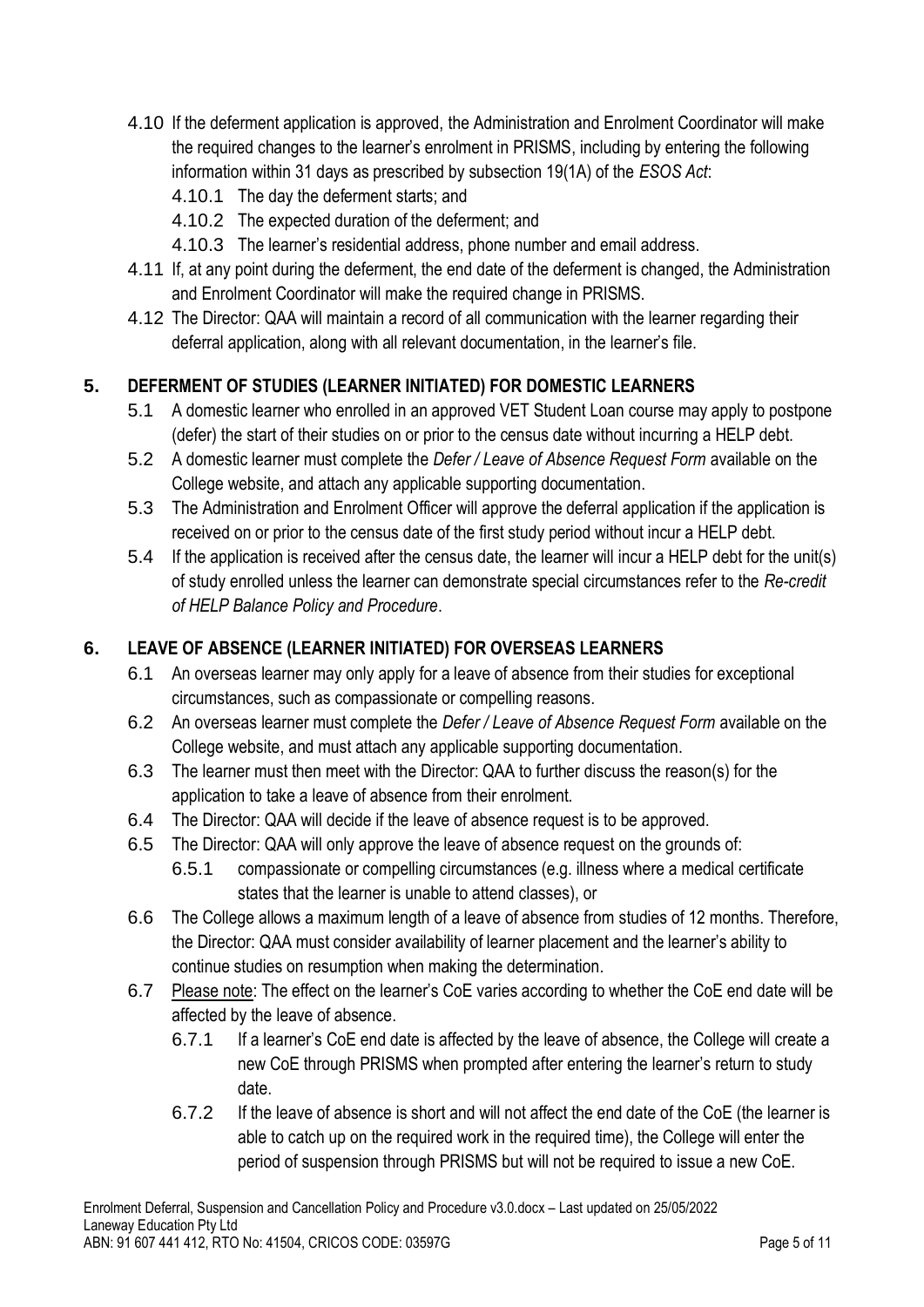- 6.8 The Director: QAA will inform the learner that approving an application for a leave of absence from their studies may affect their student visa. The learner will be advised to contact the Department of Home Affairs for further information.
- 6.9 If approved, the Administration and Enrolment Coordinator will make the required changes to the learner's enrolment in PRISMS, including by entering the following information within 31 days as prescribed by subsection 19(1A) of the *ESOS Act*:
	- 6.9.1 The day the suspension starts; and
	- 6.9.2 The expected duration of the suspension; and
	- 6.9.3 The learner's residential address, phone number and email address.
- 6.10 If, at any point during the leave of absence, the end date of the leave of absence is changed, the Administration and Enrolment Coordinator will make the required change in PRISMS.
- 6.11 The Director: QAA will maintain a record of all communication with the learner regarding their leave of absence application, along with all relevant documentation, in the learner's file.

#### <span id="page-5-0"></span>**7. CANCELLATION OF STUDIES (LEARNER INITIATED) FOR OVERSEAS LEARNERS**

- 7.1 At any time after accepting the College's enrolment terms and conditions, an overseas learner may cancel their studies, i.e. cancel their enrolment.
- 7.2 An overseas learner must complete the Withdrawal Form available on the College website.
- 7.3 An application to cancel an enrolment will be treated as an application to withdrawal from all units of competency within the associated course.
- 7.4 The cancellation of enrolment is effective from the date of receipt of the completed form.
- 7.5 The learner must meet with the Director: QAA to further discuss the reason(s) for the application to cancel their enrolment, and that the cancellation of enrolment will affect their student visa. The learner will be advised to contact the Department of Home Affairs for further information. This step is designed to better understand how the College can improve any aspect of its operations, and to understand if the learner is experiencing personal difficulties that the College may be able to provide assistance for. It is not designed to be a barrier to the cancellation of enrolment application.
- 7.6 The College will notify the Department of Home Affairs when a learner cancels their enrolment, including by providing the following information within 31 days as prescribed by subsection 19(1A) of the *ESOS Act*:
	- 7.6.1 The day the learner's studies are terminated (whether or not the termination takes effect on that day); and
	- 7.6.2 The last day of the learner's studies; and
	- 7.6.3 The learner's residential address, phone number and email address.
- 7.7 The Department of Home Affairs may cancel the learner's student visa within 28 days of the withdrawal.
- 7.8 Once a learner's application to cancel their enrolment becomes effective, the learner must contact the Department of Home Affairs as soon as possible to discuss their options.
- 7.9 A learner that cancels their enrolment prior to the end of the cooling off period will be refunded all tuition fees paid.
- 7.10 A learner that cancels their enrolment after the cooling off period has ended will be refunded in accordance with the College Management of Tuition Fees Policy.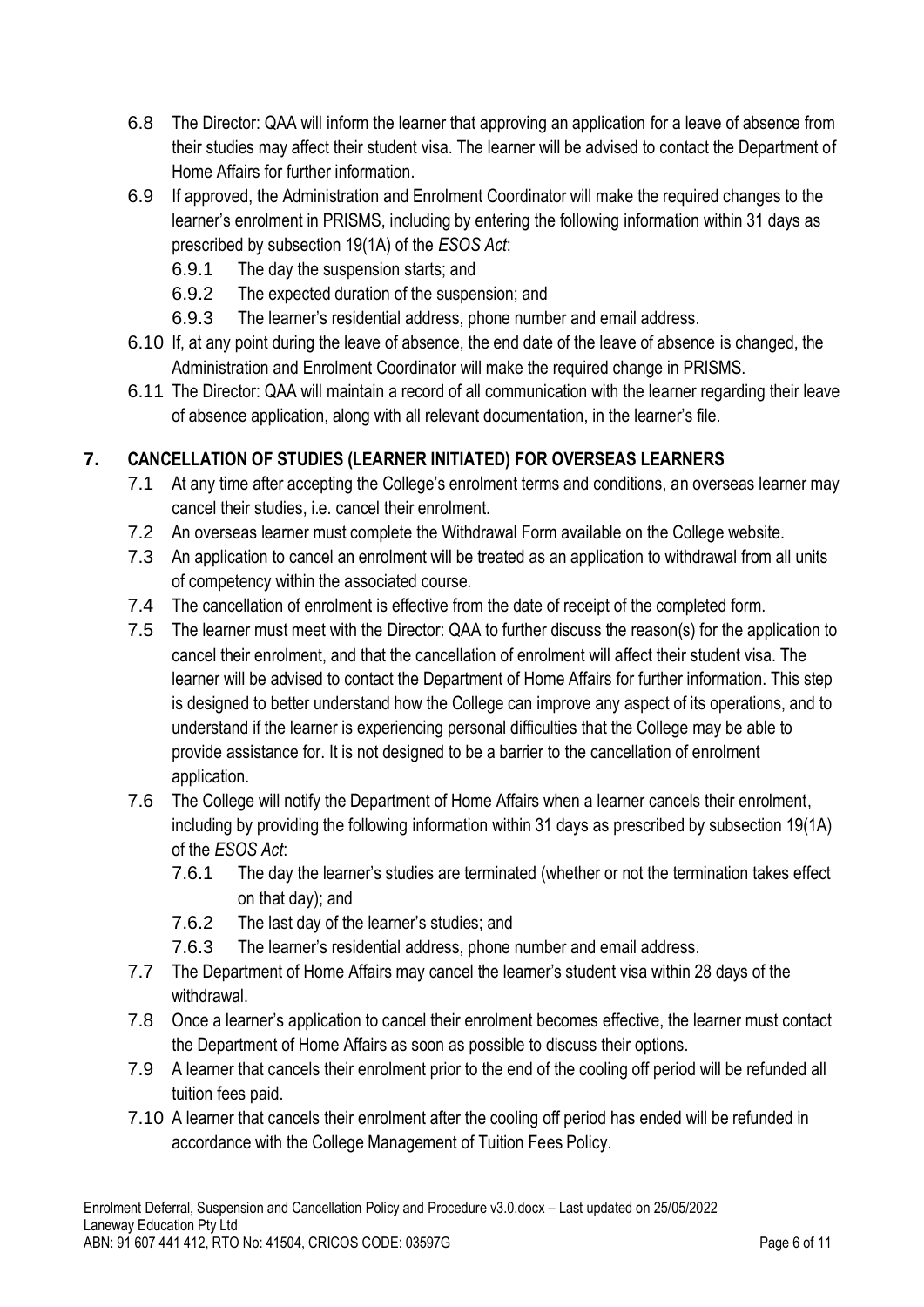7.11 The Director: QAA will maintain a record of all communication with the learner regarding their enrolment cancellation application, along with all relevant documentation, in the learner's file.

#### <span id="page-6-0"></span>**8. CANCELLATION OF STUDIES (LEARNER INITIATED) FOR DOMESTIC LEARNERS**

- 8.1 A domestic learner who enrolled in an approved VET Student Loan course may apply to cancel their studies by withdrawing from the course of study or a unit of study.
- 8.2 A domestic learner must complete the Withdrawal Form available on the College website, and attach any applicable supporting documentation.
- 8.3 The Administration and Enrolment Officer will approve the withdrawal application if the application is received on or prior to the census date of the first study period without incur a HELP debt.
- 8.4 If the application is received after the census date, the learner will incur a HELP debt for the unit(s) of study enrolled unless the learner can demonstrate special circumstances refer to the *Re-credit of HELP Balance Policy and Procedure*.

#### <span id="page-6-1"></span>**9. RE-ENROLMENT OF STUDIES (LEARNER INITIATED) FOR DOMESTIC LEARNERS**

- 9.1 Where a domestic learner has already completed part of the course under their previous enrolment where they had earlier withdrawn, they can choose to apply and re-enrol only in the part/s of the course.
- 9.2 A domestic learner must complete the Enrolment Application Form available on the College website.
- 9.3 The Administration and Enrolment Officer will approve the enrolment application and notify the domestic learner by providing the relevant information to reactivate by continue with their enrolment.

### <span id="page-6-2"></span>**10. DEFERMENT, SUSPENSION OR CANCELLATION OF STUDIES (COLLEGE INITIATED) FOR OVERSEAS LEARNERS**

- 10.1 The College may decide to defer, suspend or cancel a learner's enrolment. Example reasons for doing this include:
	- 10.1.1 misbehaviour of the learner, including failure to maintain satisfactory attendance; or
	- 10.1.2 non-payment of tuition fees by due date;
	- 10.1.3 non-commencement of studies when the learner has not notified the College of their intention to defer commencement, or have not provided evidence of compassionate or compelling reasons for deferring the commencement date; or
	- 10.1.4 a breach of course progress or attendance requirements by the overseas learner, which will occur in accordance with Standard 8 (overseas student visa requirements).
- 10.2 In this instance, the Director: QAA, or delegated college representative, will notify the learner, in writing, of its intention and allow the learner 20 working days to access the College's internal complaints and appeals process, unless extenuating circumstances relating to the welfare of the learner apply, such as the learner:
	- 10.2.1 refuses to maintain approved care arrangements (only for learner under 18 years of age);
	- 10.2.2 is missing;
	- 10.2.3 has medical concerns, severe depression or psychological issues which lead the provider to fear for the learner's wellbeing;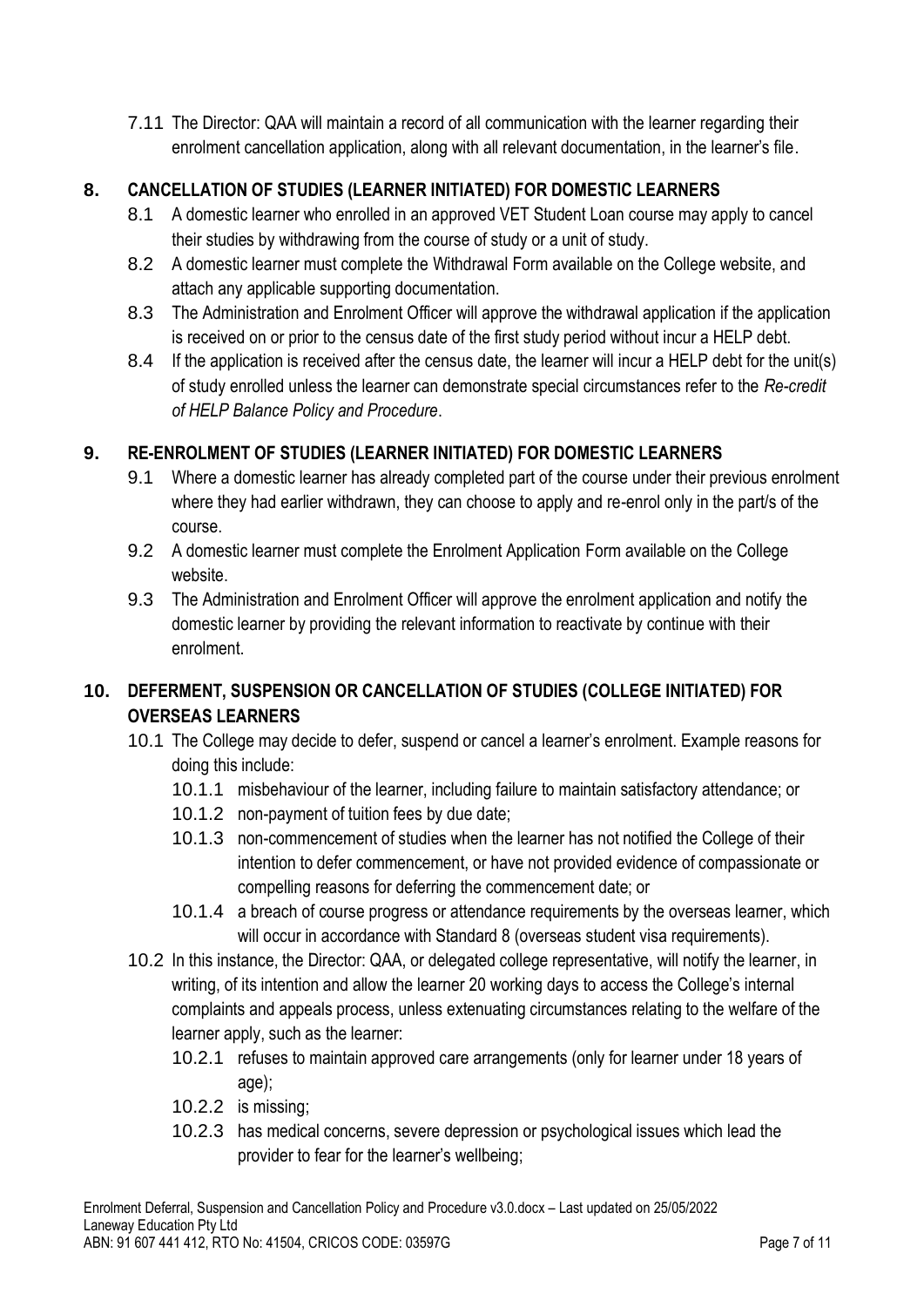- 10.2.4 has engaged or threatens to engage in behaviour that is reasonably believed to endanger the learner or others; or
- 10.2.5 is at risk of committing a criminal offence.
- 10.3 The Director: QAA, will inform the learner that a deferment, suspension or cancellation of their studies may affect their student visa. The learner will be advised to contact the Department of Home Affairs for further information.
- 10.4 If, after 20 working days, the learner does not access the College's internal complaints and appeals process, the Administration and Enrolment Coordinator will notify the Department of Education of the change to the learner's enrolment status through PRISMS.
- 10.5 The Director: QAA, will notify the learner in writing of the outcome and will keep records of the correspondence in the learner's file.
- 10.6 If, within 20 working days, the learner does access the College's internal complaints and appeals process, the Director: QAA will apply the College's normal complaints and appeals process within 10 working days of the formal lodgement of the complaint or appeal.
- 10.7 The College will maintain a learner's enrolment until the complaints and appeals process has been completed.
- 10.8 If the outcome of the complaint or appeal is successful for the learner, the learner's enrolment is maintained and the Director: QAA will determine an appropriate management plan to allow the learner to continue their studies.
- 10.9 If the outcome of the complaint or appeal is unsuccessful for the learner, the learner's enrolment is deferred, suspended or cancelled. The Administration and Enrolment Coordinator will make the required changes to the learner's enrolment in PRISMS and inform the learner in writing.
- 10.10 If the learner's enrolment is deferred or suspended, the College will make the changes to the learner's enrolment via PRISMS, including by providing the following information within 31 days as prescribed by subsection 19(1A) of the *ESOS Act*:
	- 10.10.1 The day the deferral or suspension starts; and
	- 10.10.2 The expected duration of the deferral or suspension; and
	- 10.10.3 The learner's residential address, phone number and email address
- 10.11 If, at any point during the deferral or suspension, the end date of the deferral or suspension is changed, the Administration and Enrolment Coordinator will make the required change in PRISMS.
- 10.12 If the learner's enrolment is cancelled, the College will notify the Department of Home Affairs via PRISMS, including by providing the following information within 31 days as prescribed by subsection 19(1A) of the *ESOS Act*:
	- 10.12.1 The day the learner's studies are terminated (whether or not the termination takes effect on that day); and
	- 10.12.2 The last day of the learner's studies; and
	- 10.12.3 The learner's residential address, phone number and email address.
- 10.13 The Director: QAA will maintain a record of all communication with the learner regarding their suspension application, along with all relevant documentation, in the learner's file.

## <span id="page-7-0"></span>**11. SUSPENSION AND CANCELLATION OF STUDIES (COLLEGE INITIATED) FOR DOMESTIC LEARNERS**

11.1 The College may decide to cancel a domestic learner's enrolment. Example reasons for doing this may include but not limited to: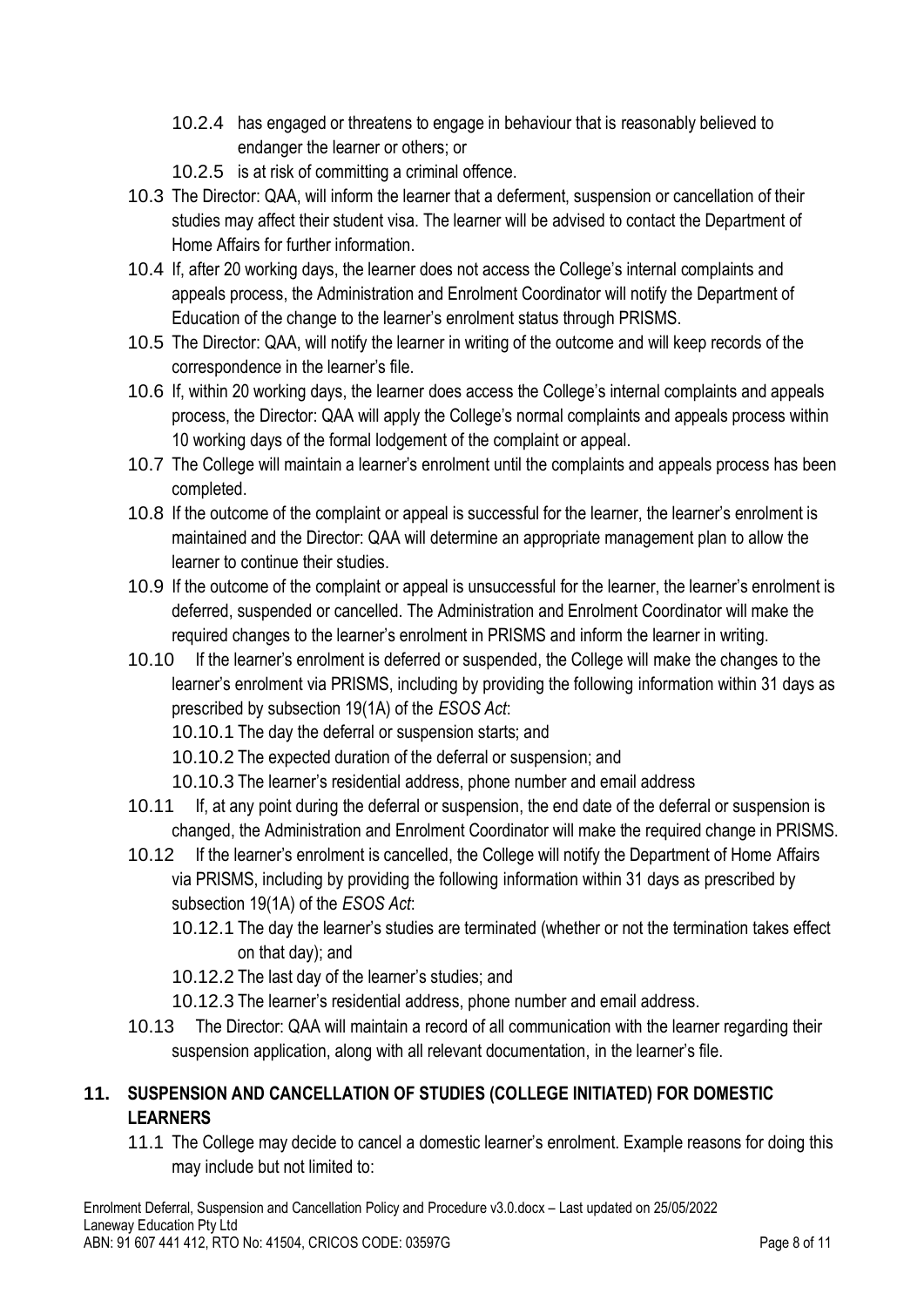- 11.1.1 non-genuine learner enrolment as determined by the College;
- 11.1.2 misbehaviour of the domestic learner, including failure to maintain satisfactory course progress; or
- 11.1.3 non-payment of tuition fees by due date
- 11.2 In this instance, the Director: QAA, or delegated college representative, will notify the domestic learner, in writing, of its intention and allow the domestic learner 28 days to access the College's internal complaints and appeals process, unless extenuating circumstances relating to the welfare of the domestic learner apply, such as the domestic learner:
	- 11.2.1 is missing;
	- 11.2.2 has medical concerns, severe depression or psychological issues which lead the provider to fear for the learner's wellbeing;
	- 11.2.3 has engaged or threatens to engage in behaviour that is reasonably believed to endanger the learner or others; or
	- 11.2.4 is at risk of committing a criminal offence.
- 11.3 If, after 28 days, the domestic learner does not access the College's internal complaints and appeals process, the Administration and Enrolment Coordinator will change the domestic learner's enrolment status in the student management system.
- 11.4 The Director: QAA, will notify the domestic learner in writing of the outcome and will keep records of the correspondence in the learner's file.
- 11.5 If, within 28 days, the domestic learner does access the College's internal complaints and appeals process, the Director: QAA will apply the College's normal complaints and appeals process within 10 working days of the formal lodgement of the complaint or appeal.
- 11.6 The College will maintain the domestic learner's enrolment until the complaints and appeals process has been completed.
- 11.7 If the outcome of the complaint or appeal is successful for the domestic learner, the domestic learner's enrolment is maintained and the Director: QAA will determine an appropriate management plan to allow the domestic learner to continue their studies.
- 11.8 If the outcome of the complaint or appeal is unsuccessful for the domestic learner, the domestic learner's enrolment is suspended or cancelled. The Administration and Enrolment Coordinator will make the required changes to the domestic learner's enrolment in student management system and inform the domestic learner in writing. The Administration and Enrolment Coordinator will email the notification in writing and set out the circumstances in which fees for the course, or the part of the course, will, or will not be, refunded and re-credited. The tuition fees, including the HELP debt, for the relevant Unit of Study will not be remitted as a result of the enrolment cancellation by the College if it is occurred after census date.
- 11.9 The Director: QAA will maintain a record of all communication with the domestic learner regarding their suspension or cancellation, along with all relevant documentation, in the domestic learner's file.

#### <span id="page-8-0"></span>**12. RESPONSIBILITIES**

12.1 Laneway Education implements a RASCI Responsibility Matrix to assign and display responsibilities of individuals to carry out a process within the organisation.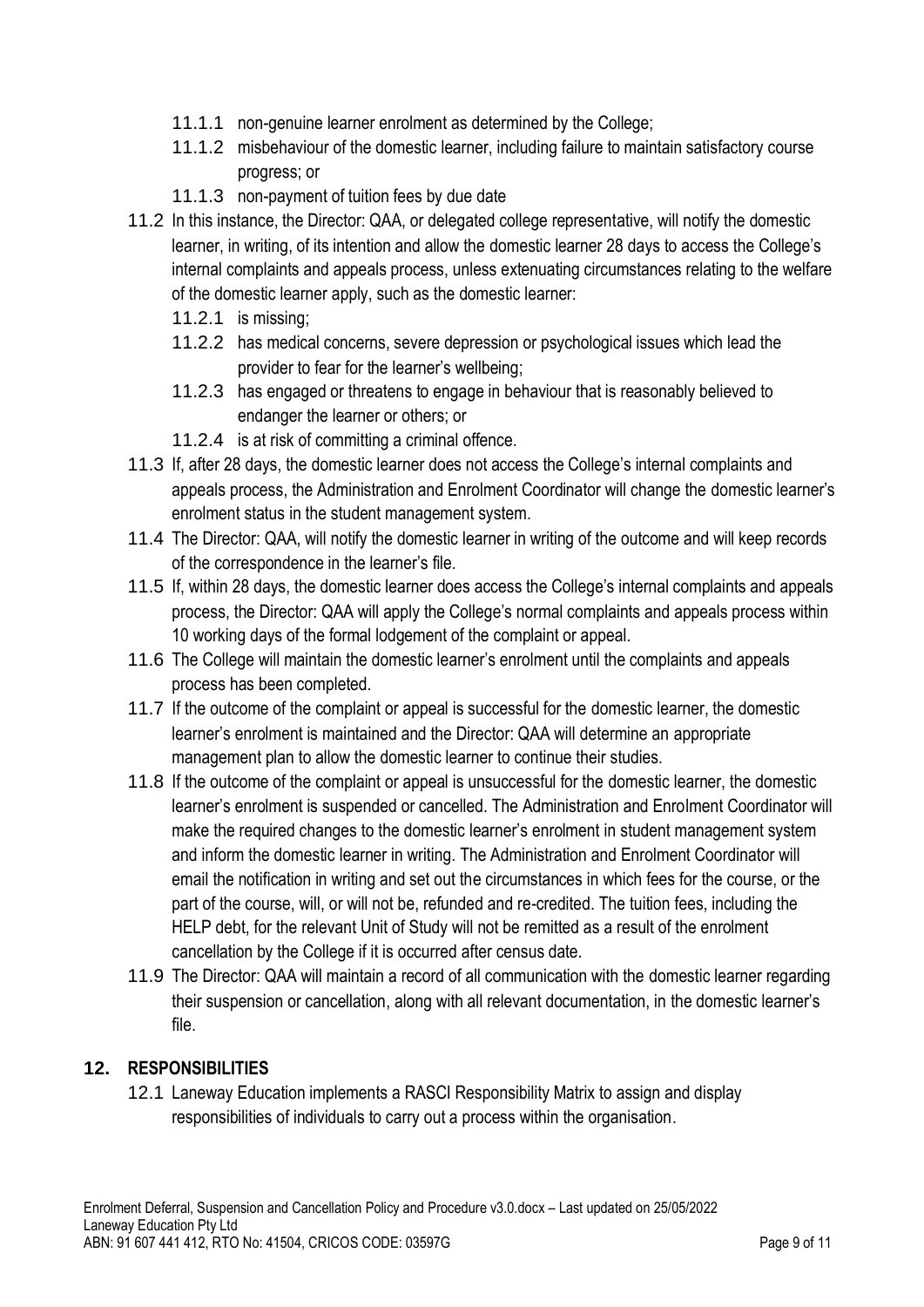|                                           | ú | ₽<br>Grov<br>$\sigma$<br>Head | Director: | Enrolment<br>Administration<br>Coordinator<br>bue | <b>Members</b><br>Enrolment<br>Administration<br>mrea<br>and | rainers and<br><b>SSBSSOTS</b><br>⊲ | <b>Members</b><br>Experience<br>Student<br>eam<br>◥▭ | Team<br>Members<br>Growth | Head of<br>Compliance<br>$\phi$ |
|-------------------------------------------|---|-------------------------------|-----------|---------------------------------------------------|--------------------------------------------------------------|-------------------------------------|------------------------------------------------------|---------------------------|---------------------------------|
|                                           |   |                               |           | $\checkmark$                                      |                                                              |                                     |                                                      |                           |                                 |
|                                           | v |                               | v         |                                                   |                                                              |                                     |                                                      |                           |                                 |
|                                           |   |                               |           |                                                   |                                                              |                                     |                                                      |                           |                                 |
| $\frac{R}{A}$ $\frac{S}{C}$ $\frac{R}{C}$ |   |                               |           |                                                   |                                                              |                                     |                                                      |                           |                                 |
|                                           |   |                               |           |                                                   |                                                              |                                     | v                                                    | v                         |                                 |

- 'R' Responsible the person who is responsible for carrying out the entrusted task, monitoring compliance and maintaining records.
- 'A' Accountable (also Approver) the person who is responsible for the whole task and who is responsible 'for what has been done.
- 'S' Support the person who provides support during the implementation of the process.
- 'C' Consulted the person who can provide valuable advice or consultation for the process.
- 'I' Informed the person who should be informed about the process.

| <b>Policy and Procedure Contact Person</b> | Rupi Malhi         |
|--------------------------------------------|--------------------|
| Contact Details                            | ceo@laneway.edu.au |

|                                                                                                                                                                                                                                                                                                                                                                                                                                                                                                                                                               | CEO                                                                                                                                                                                   | <b>Head of Growth</b>                                                                                                                                                | Director: QAA                                                                                                                                                                                                                                                                                                                                                     | and Enrolment<br>Administration<br>Coordinator | eam Members<br>and Enrolment<br>Administration   | Trainers and<br>Assessors | eam Members<br>Experience<br><b>Student</b> | Growth Team<br><b>Vembers</b> | Compliance<br>Head of |  |
|---------------------------------------------------------------------------------------------------------------------------------------------------------------------------------------------------------------------------------------------------------------------------------------------------------------------------------------------------------------------------------------------------------------------------------------------------------------------------------------------------------------------------------------------------------------|---------------------------------------------------------------------------------------------------------------------------------------------------------------------------------------|----------------------------------------------------------------------------------------------------------------------------------------------------------------------|-------------------------------------------------------------------------------------------------------------------------------------------------------------------------------------------------------------------------------------------------------------------------------------------------------------------------------------------------------------------|------------------------------------------------|--------------------------------------------------|---------------------------|---------------------------------------------|-------------------------------|-----------------------|--|
| R                                                                                                                                                                                                                                                                                                                                                                                                                                                                                                                                                             | $\times$                                                                                                                                                                              |                                                                                                                                                                      | X                                                                                                                                                                                                                                                                                                                                                                 | $\overline{\mathsf{X}}$                        |                                                  |                           |                                             |                               |                       |  |
| $\overline{A}$                                                                                                                                                                                                                                                                                                                                                                                                                                                                                                                                                |                                                                                                                                                                                       | X                                                                                                                                                                    |                                                                                                                                                                                                                                                                                                                                                                   |                                                | X                                                |                           |                                             |                               |                       |  |
| $rac{S}{C}$                                                                                                                                                                                                                                                                                                                                                                                                                                                                                                                                                   |                                                                                                                                                                                       |                                                                                                                                                                      |                                                                                                                                                                                                                                                                                                                                                                   |                                                |                                                  |                           |                                             |                               | Χ                     |  |
|                                                                                                                                                                                                                                                                                                                                                                                                                                                                                                                                                               |                                                                                                                                                                                       |                                                                                                                                                                      |                                                                                                                                                                                                                                                                                                                                                                   |                                                |                                                  | X                         | X                                           | $\pmb{\mathsf{X}}$            |                       |  |
| 'R'<br>Responsible – the person who is responsible for carrying out the entrusted task, monitoring compliance<br>and maintaining records.<br>ʻA'<br>Accountable (also Approver) - the person who is responsible for the whole task and who is responsible<br>'for what has been done.<br>ʻS'<br>Support – the person who provides support during the implementation of the process.<br>'C'<br>Consulted – the person who can provide valuable advice or consultation for the process.<br>Ŧ<br>Informed – the person who should be informed about the process. |                                                                                                                                                                                       |                                                                                                                                                                      |                                                                                                                                                                                                                                                                                                                                                                   |                                                |                                                  |                           |                                             |                               |                       |  |
|                                                                                                                                                                                                                                                                                                                                                                                                                                                                                                                                                               |                                                                                                                                                                                       | <b>Policy and Procedure Contact Person</b>                                                                                                                           |                                                                                                                                                                                                                                                                                                                                                                   |                                                | Rupi Malhi                                       |                           |                                             |                               |                       |  |
|                                                                                                                                                                                                                                                                                                                                                                                                                                                                                                                                                               | <b>Contact Details</b>                                                                                                                                                                |                                                                                                                                                                      |                                                                                                                                                                                                                                                                                                                                                                   |                                                |                                                  | ceo@laneway.edu.au        |                                             |                               |                       |  |
|                                                                                                                                                                                                                                                                                                                                                                                                                                                                                                                                                               |                                                                                                                                                                                       |                                                                                                                                                                      |                                                                                                                                                                                                                                                                                                                                                                   |                                                |                                                  |                           |                                             |                               |                       |  |
|                                                                                                                                                                                                                                                                                                                                                                                                                                                                                                                                                               | <b>Revision History</b>                                                                                                                                                               |                                                                                                                                                                      |                                                                                                                                                                                                                                                                                                                                                                   |                                                |                                                  |                           |                                             |                               |                       |  |
| <b>Date</b>                                                                                                                                                                                                                                                                                                                                                                                                                                                                                                                                                   |                                                                                                                                                                                       | Version                                                                                                                                                              |                                                                                                                                                                                                                                                                                                                                                                   | <b>Description of Modifications</b>            |                                                  |                           |                                             | <b>Approved By</b>            |                       |  |
|                                                                                                                                                                                                                                                                                                                                                                                                                                                                                                                                                               | 12/06/2017                                                                                                                                                                            | 1.0                                                                                                                                                                  | Original                                                                                                                                                                                                                                                                                                                                                          |                                                |                                                  |                           |                                             | Dan Wortley                   |                       |  |
|                                                                                                                                                                                                                                                                                                                                                                                                                                                                                                                                                               | 14/06/2017                                                                                                                                                                            | 1.1                                                                                                                                                                  |                                                                                                                                                                                                                                                                                                                                                                   |                                                | Document style and content edits                 |                           |                                             |                               | Dan Wortley           |  |
|                                                                                                                                                                                                                                                                                                                                                                                                                                                                                                                                                               | 10/08/2017                                                                                                                                                                            | 1.2                                                                                                                                                                  |                                                                                                                                                                                                                                                                                                                                                                   |                                                | Document style and content edits                 |                           |                                             |                               | Dan Wortley           |  |
|                                                                                                                                                                                                                                                                                                                                                                                                                                                                                                                                                               | 04/10/2017                                                                                                                                                                            | 1.3                                                                                                                                                                  |                                                                                                                                                                                                                                                                                                                                                                   | Minor content edits                            |                                                  |                           |                                             |                               | Dan Wortley           |  |
|                                                                                                                                                                                                                                                                                                                                                                                                                                                                                                                                                               | 11/10/2017                                                                                                                                                                            | 1.4                                                                                                                                                                  |                                                                                                                                                                                                                                                                                                                                                                   | Minor content edits                            |                                                  |                           |                                             |                               | Dan Wortley           |  |
|                                                                                                                                                                                                                                                                                                                                                                                                                                                                                                                                                               | 18/10/2017<br>1.5<br>Minor content edits                                                                                                                                              |                                                                                                                                                                      |                                                                                                                                                                                                                                                                                                                                                                   |                                                |                                                  |                           |                                             | Dan Wortley                   |                       |  |
|                                                                                                                                                                                                                                                                                                                                                                                                                                                                                                                                                               | Amendments to the owner of some procedural<br>Dan Wortley<br>30/11/2017<br>1.6<br>elements                                                                                            |                                                                                                                                                                      |                                                                                                                                                                                                                                                                                                                                                                   |                                                |                                                  |                           |                                             |                               |                       |  |
|                                                                                                                                                                                                                                                                                                                                                                                                                                                                                                                                                               | 29/05/2018                                                                                                                                                                            | 1.7                                                                                                                                                                  |                                                                                                                                                                                                                                                                                                                                                                   | supporting Policy                              | Minor grammatical edits and correct reference to |                           |                                             | Dan Wortley                   |                       |  |
|                                                                                                                                                                                                                                                                                                                                                                                                                                                                                                                                                               | 07/03/2019<br>Dan Wortley<br>2.0<br>Change to company name. Update to reference the<br>Department of Home Affairs (formerly the<br>Department of Immigration and Border Protection)   |                                                                                                                                                                      |                                                                                                                                                                                                                                                                                                                                                                   |                                                |                                                  |                           |                                             |                               |                       |  |
|                                                                                                                                                                                                                                                                                                                                                                                                                                                                                                                                                               | 04/06/2019                                                                                                                                                                            | 2.1                                                                                                                                                                  |                                                                                                                                                                                                                                                                                                                                                                   |                                                | Minor document format and content edits          |                           |                                             | <b>Stuart Hicks</b>           |                       |  |
|                                                                                                                                                                                                                                                                                                                                                                                                                                                                                                                                                               | 2.2<br>18/09/2019<br>Expanded Clauses 4.10, 5.9 and added Clause<br><b>Stuart Hicks</b><br>4.11, 5.10, 7.10, 7.11 and 7.12 to comply with the<br>newly released ESOS Regulation 2019. |                                                                                                                                                                      |                                                                                                                                                                                                                                                                                                                                                                   |                                                |                                                  |                           |                                             |                               |                       |  |
|                                                                                                                                                                                                                                                                                                                                                                                                                                                                                                                                                               | 28/02/2020                                                                                                                                                                            | 2.3                                                                                                                                                                  | Replaced Suspension of studies (learner initiated)<br>Dan Wortley<br>with Leave of Absence to provide greater clarity on<br>the options available to students. Extended<br>maximum period of time for a leave of absence to<br>twelve months. Head of Product has been replaced<br>with Director: QAA to implement the actions<br>required within this procedure. |                                                |                                                  |                           |                                             |                               |                       |  |
|                                                                                                                                                                                                                                                                                                                                                                                                                                                                                                                                                               | 26/05/2021                                                                                                                                                                            | 2.4<br>Included information to cover domestic learners in<br>Dan Wortley<br>VSL approved courses in relation to deferral,<br>withdrawal and cancellation procedures. |                                                                                                                                                                                                                                                                                                                                                                   |                                                |                                                  |                           |                                             |                               |                       |  |
| Enrolment Deferral, Suspension and Cancellation Policy and Procedure v3.0.docx - Last updated on 25/05/2022<br>Laneway Education Pty Ltd<br>ABN: 91 607 441 412, RTO No: 41504, CRICOS CODE: 03597G<br>Page 10 of 11                                                                                                                                                                                                                                                                                                                                          |                                                                                                                                                                                       |                                                                                                                                                                      |                                                                                                                                                                                                                                                                                                                                                                   |                                                |                                                  |                           |                                             |                               |                       |  |